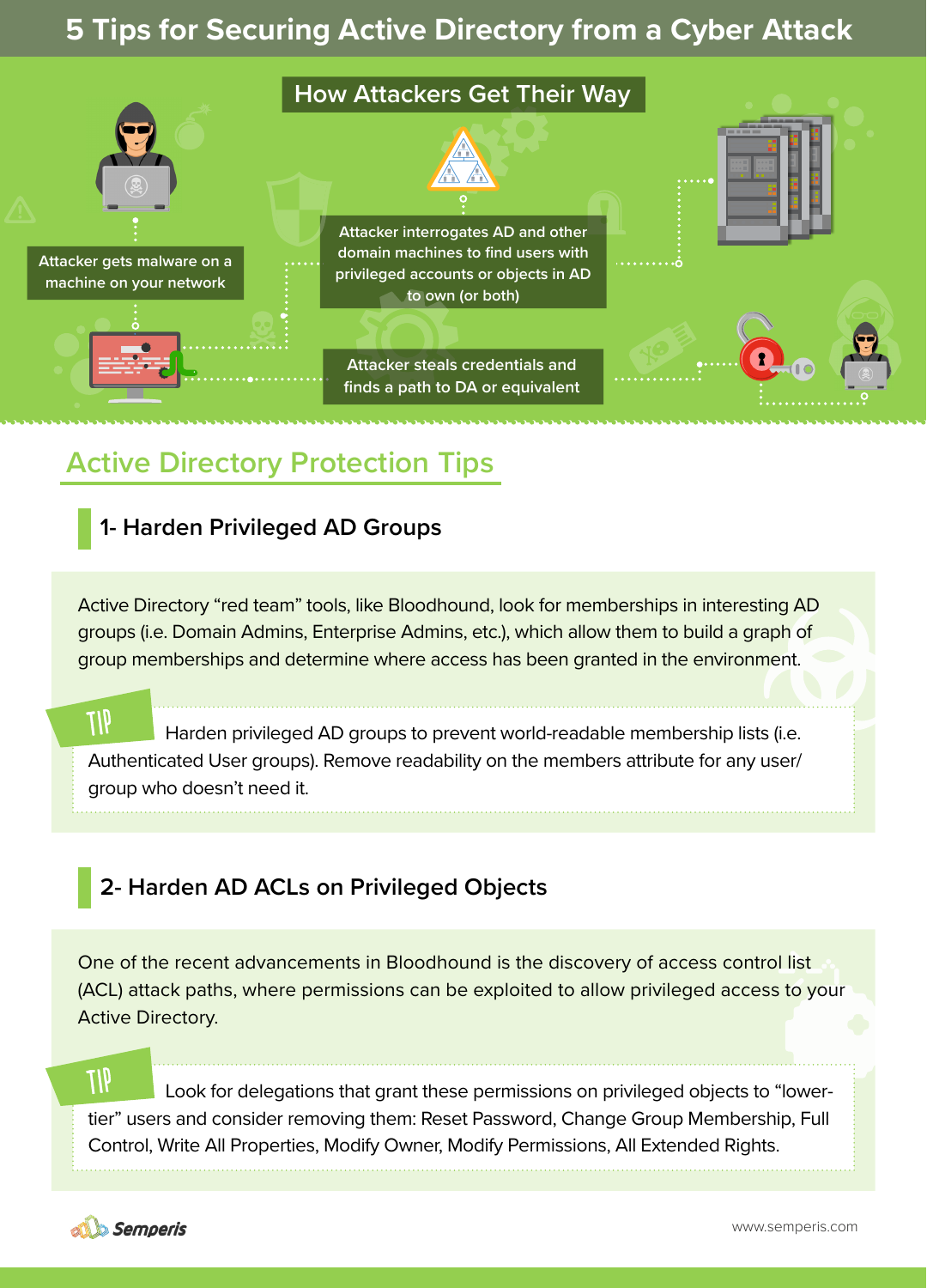### **3- Harden Sensitive GPOs and GPO Delegation**

While Group Policy Objects (GPOs) aren't commonly thought of as a path to attack, they are indeed exploitable. There are GPOs in your environment that contain settings that grant privileged access and provide a map of who has what access in your environment. Attackers are also able to exploit weak edit permissions on GPOs to inject policies that distribute malware to the entire organization.

**TIP** You can download a [script](https://github.com/gpoguy/GetVulnerableGPO) that searches all your GPOs for vulnerable GPOs that contain privileged access policies like restricted groups, and are "world-readable." You can Semperis use this information to harden the GPOs. It's also critical to control who can edit GPOs- limit delegating edit permissions on GPOs to those who really need it or only delegate when needed and revoke afterwards.

## **4- Use Admin Tiering and PAWs to Control Where Credentials are Left**

Highly privileged accounts logging onto untrusted low-privilege user workstations to perform tasks are at risk of credential theft.

 $\eta$ Implement administrative tiering strategy where separate accounts are used for performing different tasks in order to limit where administrators are leaving their credentials. Privileged Access Workstations (PAWs) further prevent the spread of hashes by ensuring that when admins log in, they log in from more secure machines.